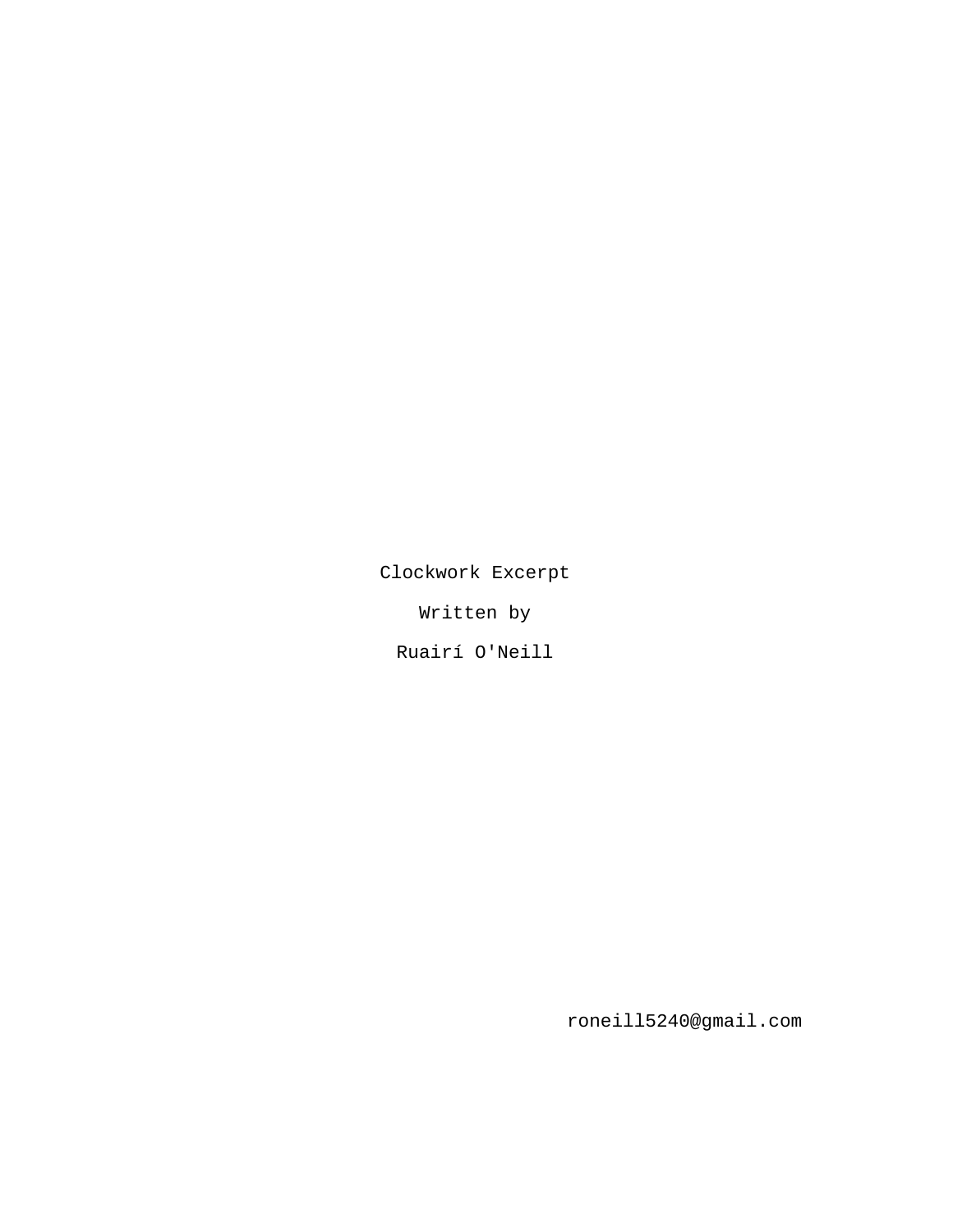OVER BLACK:

The sound of CLICKING - no, WINDING. A clockwork KEY being turned.

CLOSE ON

A WIND-UP FROG TOY in the hands of a small boy. One of those classic clockwork toys, made of metal with a hand-painted finish. The boy's hand winds the key on the back until he can't anymore.

The FROG is placed on the ground, and let loose. It quickly hops towards us, and as it leaves the frame we RACK FOCUS TO --

DAVID LARRICK, six. He's lying on the hardwood floor, his eyes level with where the frog was. We now see we are in --

INT. LARRICK HOUSE - HALLWAY - NIGHT

David clambers onto his hands and knees and chases after the frog. The frog veers to the left, and eventually crashes into the wall, continuing to hop in place.

David picks it up, starts to wind again. From upstairs, he hears SUSAN call:

> SUSAN (O.S.) David! Stop playing with your toys and get ready for bed, your sister's already brushing her teeth!

David ignores it. He places the frog down, and lets go. It hops away from him again, a smile stretching across his face as it does.

The frog hops down the hallway, but then veers left into a DOWNWARDS STAIRCASE and --

TOPPLES down the stairs, causing a metallic ruckus as it does.

David flinches.

SUSAN (O.S.) David! Don't make me come down, young man! And you better not be going down to Daddy's office, you know you're not supposed to! Him and Maggie are very busy!

David, once again, ignores her. He stands up, looking down the staircase.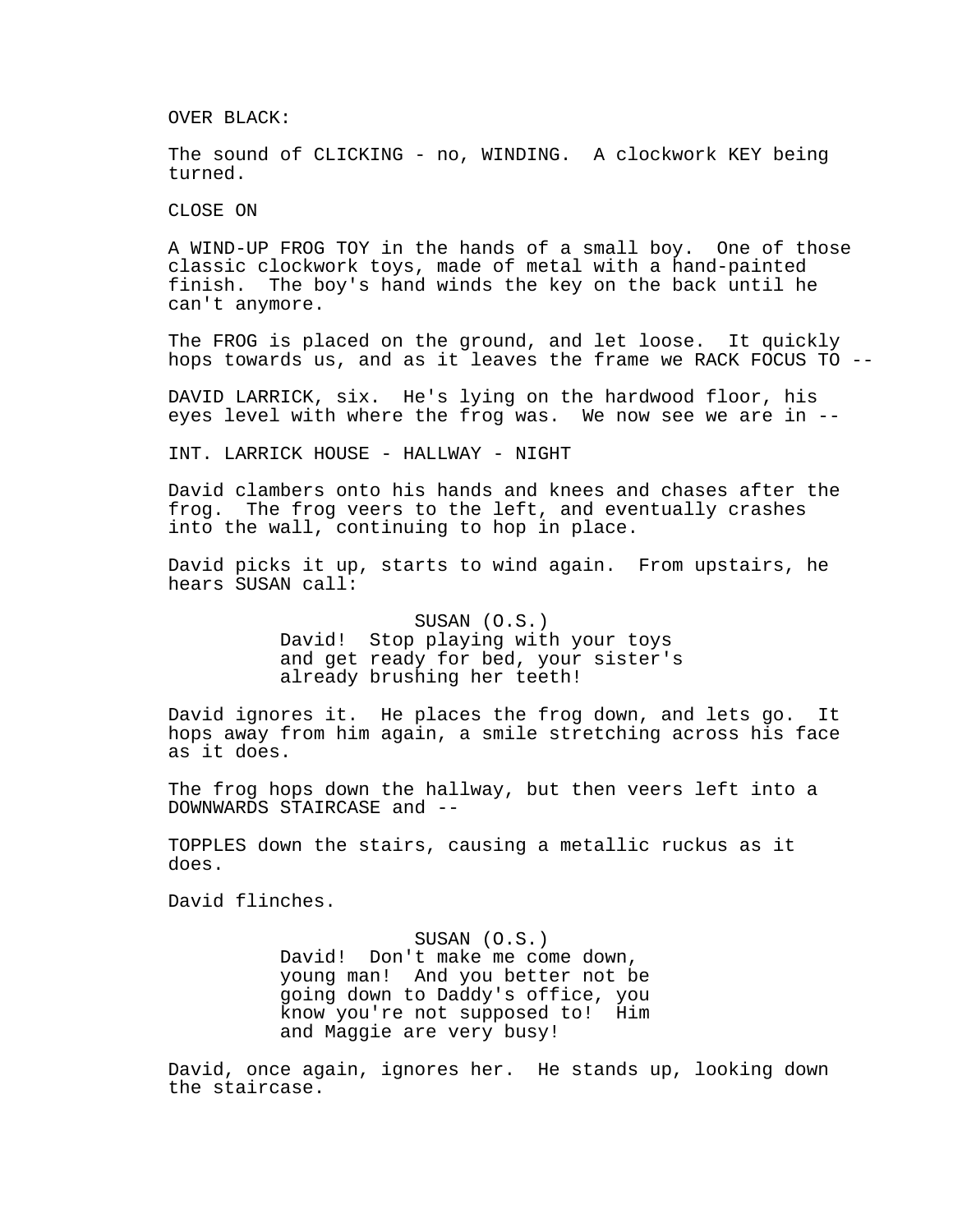The frog lies upside-down at the bottom, almost enveloped by the darkness below. A light is on behind the slightly ajar office door, but there's not a sound.

David starts to creep down, his feet quietly padding each step.

He reaches the bottom, and squats down to his frog. He pokes it and, almost as if alive, the frog flips and starts hopping again, hopping into --

The CRACK in the door.

David, unable to resist, pushes the door open and enters.

INT. LARRICK HOUSE - BASEMENT OFFICE - CONTINUOUS

The office is dimly lit, and filled with blocky 90s computers and monitors.

David looks around cautiously - no one else is there.

He catches sight of the frog, hopping repeatedly against a cabinet. David approaches and picks it up. He wipes it and inspects to make sure there's no scratches. He turns to leave when he notices --

A stream of light coming out the side of the CABINET.

He peers around the side, to see a crack along the wall, a hidden doorway behind the cabinet.

David squeezes through the gap, and finds himself in a hallway leading to ANOTHER DOOR, also slightly ajar. David walks down, clutching his frog to his chest. We hear the faint mumblings of someone talking from within.

David reaches the door and peers inside --

## JOHN

(faintly) Now, raise your right hand...

All David sees is his FATHER, JOHN LARRICK, and his father's ASSISTANT, MAGGIE, standing with their backs to him. Then he looks further into the room to see --

A BOY sitting on a stool across from his father. But there's something off...

> JOHN (CONT'D) Look up... Look down... Good...

It's an AUTOMATON, a robot with the face of a boy. A CLOCKWORK MECHANISM winds where the rest of his head should